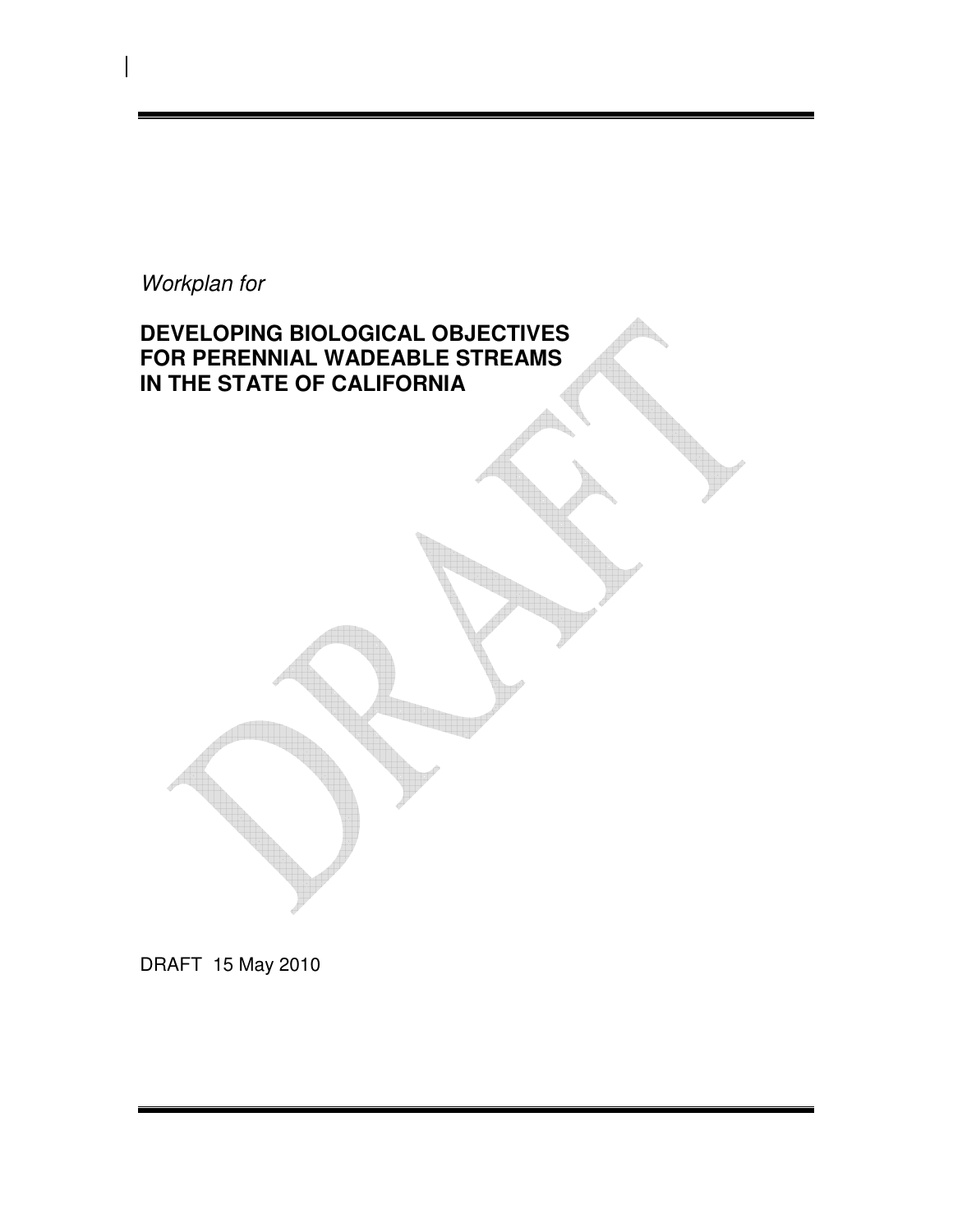## **TABLE OF CONTENTS**

| 2 በ |  |  |
|-----|--|--|
|     |  |  |
| 3.O |  |  |
| 4 በ |  |  |
| 41  |  |  |
| 4.2 |  |  |
| 4.3 |  |  |
| 44  |  |  |
| 4.5 |  |  |
| 4.6 |  |  |
| 4.7 |  |  |
| 4.8 |  |  |
| 4.9 |  |  |
| 5.0 |  |  |
| 6 በ |  |  |
|     |  |  |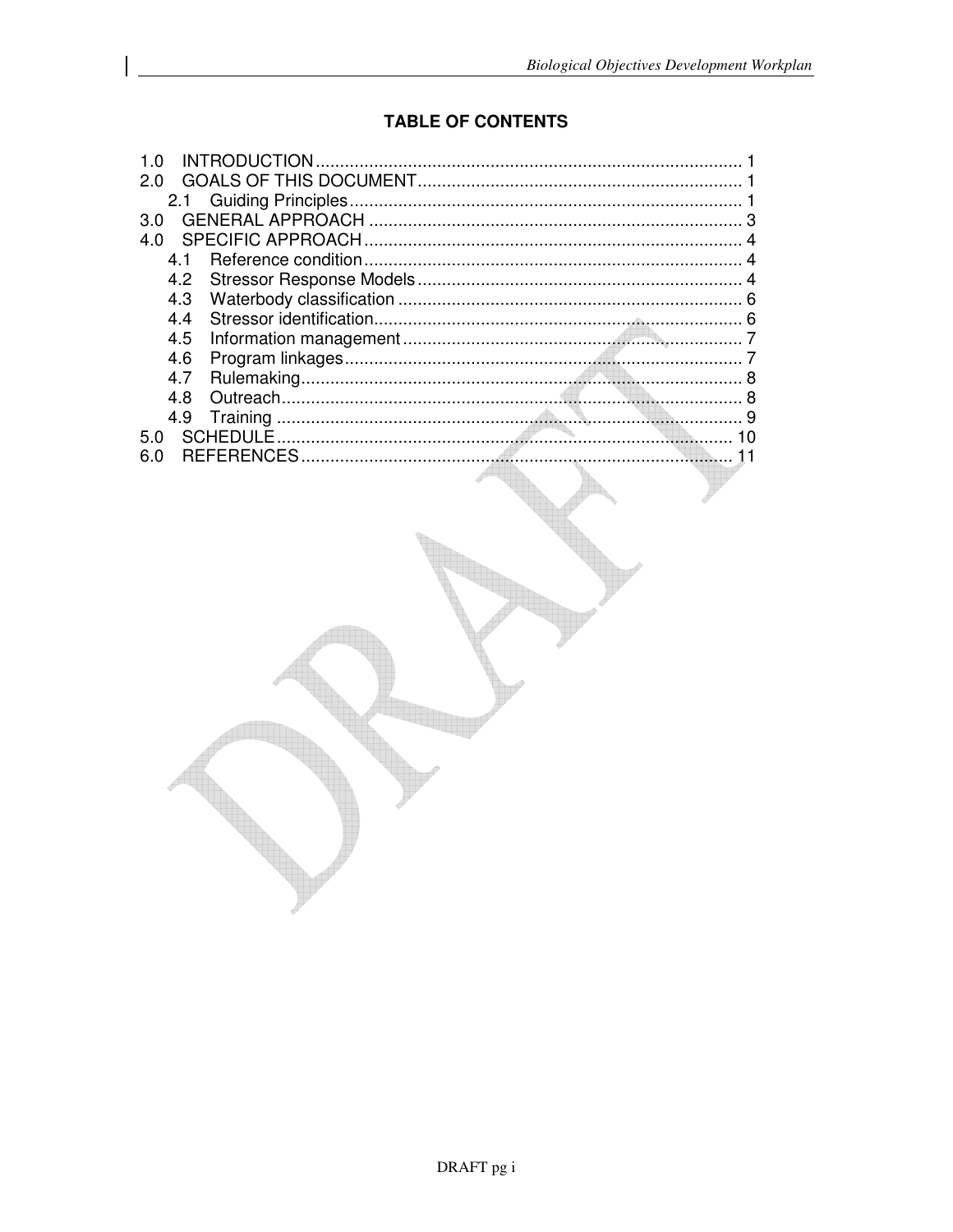## **1.0 INTRODUCTION**

Streams are one of California's greatest resources, providing critical economic, recreational, cultural and ecological services. There are approximately 100,000 perennial stream miles in the state, all of which support numerous beneficial uses. The health of these systems is essential to the state's environment, water supply, economy, and quality of life.

Aquatic life is just one of the many beneficial uses of streams, but support of aquatic life use is a key indicator of the overall integrity of flowing water ecosystems and the landscapes they drain. Although the State has been mandated for nearly 40 years by both federal and state laws and regulations to maintain the chemical, physical and biological health of California streams, a large fraction of these stream ecosystems are degraded. Recent statewide probability surveys found that only 50% of the total perennial stream length in the state was in good biological condition; the remaining stream length had either somewhat  $(\sim 27\%)$  or greatly altered biology  $(\sim 23\%)$ . (Ode et al. 2009).

The State of California currently lists over 26,000 stream miles as impaired. These listings are based almost exclusively on chemical and toxicological objectives for water quality. While chemical and toxicological objectives serve an essential role in protecting aquatic systems, they alone are inadequate for protecting the ecological health of the state's watersheds (Davis and Simon 1995, Karr and Chu 1999, National Research Council 2001).

California currently has no numeric objectives for instream biota, but needs them to adequately protect its resources. Several regions of the state have begun to include biological condition monitoring in their assessments, but the lack of biological objectives limits their ability to define and enforce standards for the protection of ecological condition. Without these objectives, California will continue to lose critical aquatic resources.

## **2.0 GOALS OF THIS DOCUMENT**

This is a planning document. The goal of this document is to define a path towards creating biological objectives to protect aquatic resources of the state. This Workplan outlines both the technical and nontechnical steps necessary to develop biological objectives.

#### **2.1 Guiding Principles**

Creating objectives, and especially biological objectives, requires some fundamental philosophical guiding principles. This workplan has four:

1) The state should have biological objectives for all waterbody types.

California has a multitude of waterbody types including but not limited to: perennial streams and rivers, nonperennial streams and rivers, lakes, wetlands and estuaries, and coastal waters. Although all waterbodies should have biological objectives, we have prioritized developing biological objectives in wadeable perennial streams. For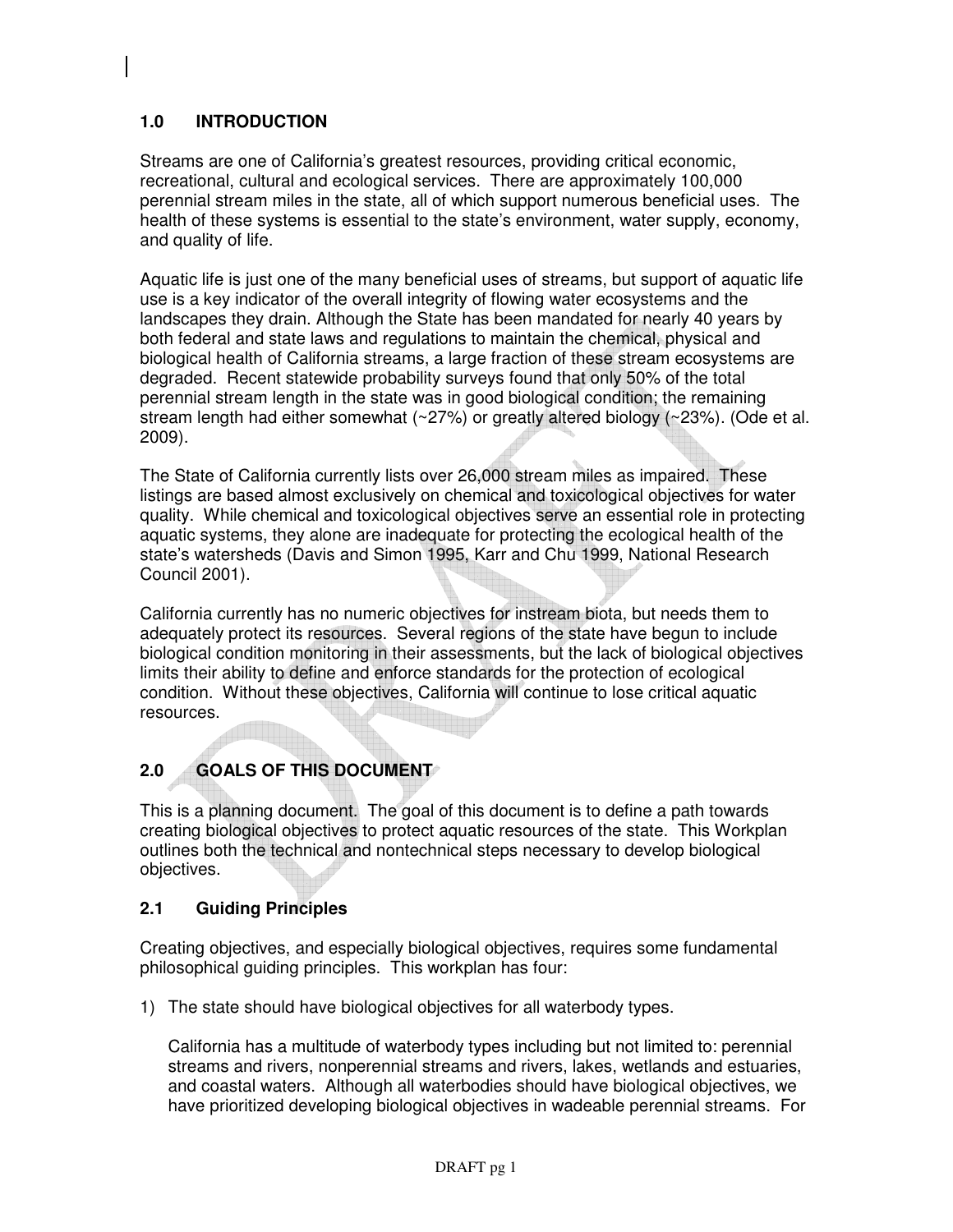this document, perennial wadeable streams refer to surface flowing freshwater courses including creeks, streams, or rivers that do not require a boat for sampling. The state currently has a statewide bioassessment monitoring program for perennial wadeable streams (the Surface Water Ambient Monitoring Program or SWAMP) and stream bioassessment is now being integrated into a variety of regulatory permits. Therefore, perennial wadeable streams are the most logical starting point for biological objectives. Ultimately, the process used for perennial wadeable streams should serve as a framework for developing biological objectives for other waterbodies.

2) The state should use multiple indicators for biological objectives.

There are many potential biological indicators the state could use for biological objectives including benthic macroinvertebrates, algae, riparian condition, fish, and amphibians, amongst others. Different indicators have differing levels of response to various stressors and, ultimately, the integration across different levels of biological organization will provide the most holistic assessment of condition. Integration across different levels of biological condition is currently limited by data availability and complexity. However, SWAMP has collected several thousand stream samples for benthic macroinvertebrates statewide. Therefore, benthic macroinvertebrates are a logical starting point for developing biological objectives. The process used for benthic macroinvertebrates should serve as framework for developing biological objectives for other indicators.

3) The state should develop biological objectives with numeric endpoints.

The addition of numeric biological objectives to narrative objectives provides two important benefits: 1) a framework for consistent quantitative assessments and interpretation; and 2) the potential to trigger enforcement and remedial actions that narrative objectives do not. However, numeric biological objectives should be flexible enough to accommodate different biological expectations for different types of systems including unaltered streams, moderately, and even highly modified streams.

4) There should be statewide consistency with regional flexibility.

Several biological assessment tools have been built for California streams, but there is not statewide consistency in the development and application of these tools. Statewide consistency is an important component of equity among stakeholders and is therefore crucial for statewide objective development. However, it is wellrecognized that the state has many different ecosystems, each of which has varying biological characteristics. Therefore, a defensible statewide program must accommodate the unique qualities of each ecoregion. Furthermore, our knowledge of the biology of streams varies throughout the state so the refinement of biological objectives will likely proceed at different rates in different regions.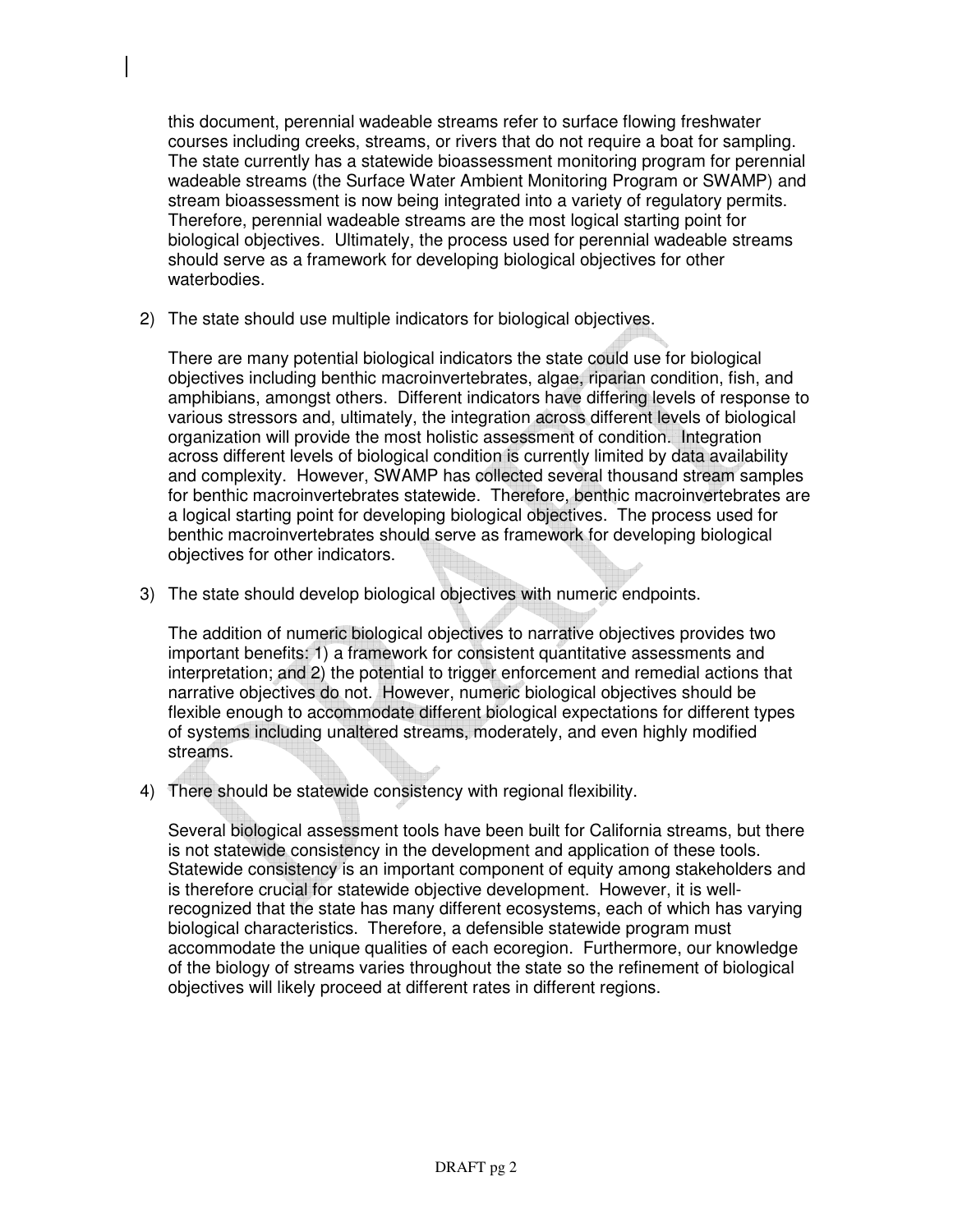## **3.0 GENERAL APPROACH**

There are nine basic tasks that have been identified for biological objective development (Table 1). Some of the tasks are technical and some are not, but taken all together they represent the major milestones necessary for a scientifically-defensible and equitable policy.

| <b>Section</b> | Task                | <b>Purpose</b>                                             |
|----------------|---------------------|------------------------------------------------------------|
| 4.1            | Reference condition | Provides an objective means of defining unaltered          |
|                |                     | biological expectations for various environmental          |
|                |                     | settings.                                                  |
| 4.2            | Stressor response   | Provides objective means of scaling biological             |
|                | models              | expectations for waterbodies with varying levels of        |
|                |                     | stressor influence                                         |
| 4.3            | Waterbody           | Assigns biological expectations based on                   |
|                | classification      | environmental setting and stressor level to stream         |
|                |                     | reaches statewide                                          |
| 4.4            | <b>Stressor</b>     | Provides the tools necessary to determine the cause of     |
|                | identification      | impairment (for remediation) if biological objectives are  |
|                |                     | not met.                                                   |
| 4.5            | Information         | Provides the infrastructure needed to submit, store,       |
|                | management          | share, and analyze biological data for assessment.         |
| 4.6            | Implementation      | Defines how biological objectives are used in              |
|                | Plan Development    | regulatory programs such as 303(d) listing, NPDES          |
|                |                     | compliance, 401 certification, etc.                        |
| 4.7            | Rulemaking          | The legislatively defined public process of developing,    |
|                |                     | adopting, and implementing objectives                      |
| 4.8            | Outreach            | Actively reaching out to technical, regulatory, regulated, |
|                |                     | and non-governmental stakeholders to ensure that their     |
|                |                     | ideas, suggestions, and concerns are fully considered      |
| 4.9            | Training and        | Provides sufficient documentation and education for        |
|                | standardization     | widespread, consistent, effective implementation.          |

Table 1. List of tasks for development of biological objectives for the State of California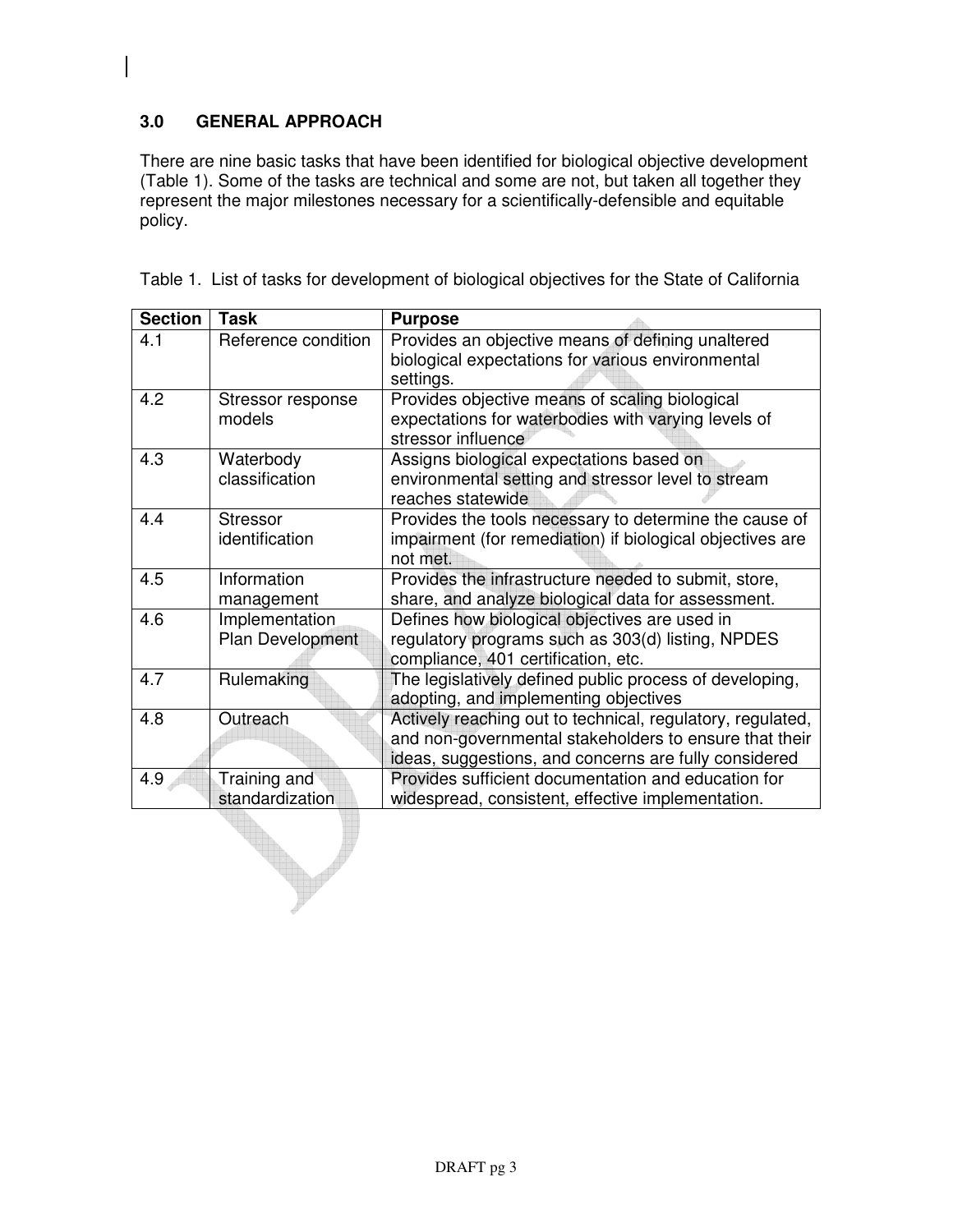## **4.0 SPECIFIC APPROACH**

#### **4.1 Reference condition**

The primary goal of this task is to establish objective biological expectations for all the major habitat types represented by California's diverse network of perennial wadeable streams. Biological expectations are the foundation of biological objectives; these expectations vary from stream to stream because aquatic biota differ in their preferences for specific environmental conditions (e.g., elevation, stream size, precipitation, temperature, geology, etc.). There are many physically and biologically unique ecoregions in California, including deserts, chaparral, temperate rainforests, and both coastal and interior mountains (Omernik 1995). Within each ecoregion, there are significant and predictable differences in the stream biota that result from natural gradients in these environmental conditions. For example, there are distinct differences between the biological assemblages in high and low elevation streams in both the Sierra Nevada and in southern coastal California. In order to accurately predict the biological assemblages expected to occur at a specific stream, it is essential to account for the major environmental factors responsible for natural variability in the biota.

California is in the early stages of implementing a Reference Condition Management Program (RCMP). An expert panel was convened to formulate an optimal strategy for constructing the state's reference site network. This strategy provides the theoretical basis of the RCMP (Ode and Schiff 2009). The RCMP is designed to sample sites from all ecoregions of the state, and to represent all major habitat gradients within each ecoregion. Many suitable reference sites have already been sampled in previous bioassessment programs. However, many parts of the state are under-represented and we will need to invest significant effort to identify, sample, and represent the diversity of environmental settings in each ecoregion.

This task will involve sampling under-represented portions of the state and, using biological information from reference sites, define how many distinct types of aquatic communities occur statewide. The most important physical/chemical conditions (i.e., elevation, temperature, flow status, land cover, channel modification, ionic strength, etc.) will be used to help associate these biological groups with specific habitat types. In this way, one should be able to go to any location in the state and, based upon these physical variables, be able to predict what types of organisms could/should occur there.

Product: GIS maps of the major zoogeographic regions in the state as defined by the Reference Condition Management Program. Tables or graphs that define relationships among physical and chemical parameters and biological assemblages.

#### **4.2 Stressor Response Models**

Once reference conditions have been defined for the diverse environmental settings in the state, the next challenge will be to set biological expectations for locations that cannot reasonably be expected to achieve reference conditions. We expect to use a suite of technical approaches to adjust biological expectations to account for these unalterable anthropogenic changes through the use of stressor-response models.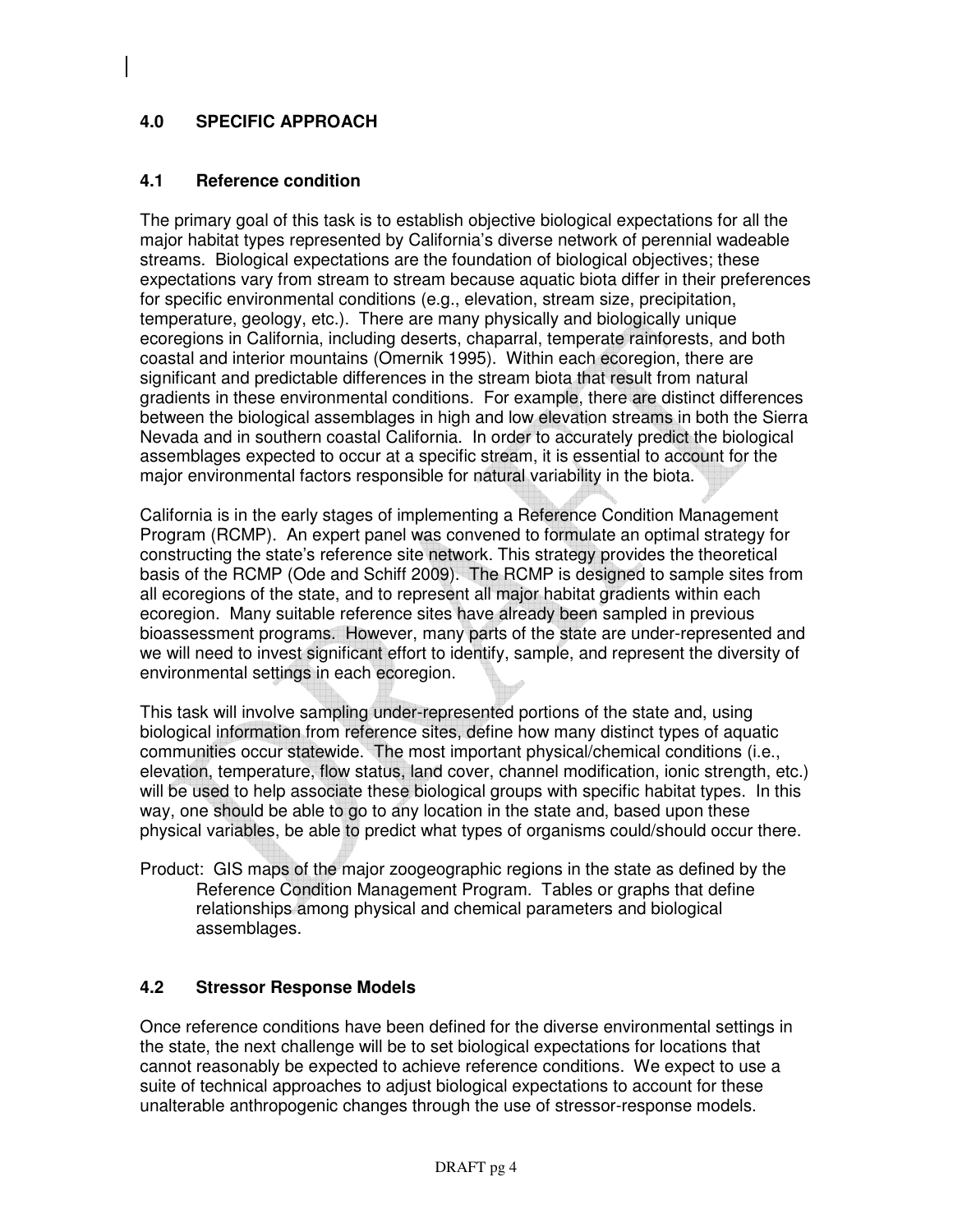Stressor response models describe empirical relationships between anthropogenic alterations to the environment and concomitant changes in the biological condition (Figure 1). Unalterable anthropogenic alterations may include land use, hydromodification, or habitat, amongst others. Unalterable anthropogenic stressors will not include those items under the direct regulatory authority of the SWRCB and RWQCBs such as water quality or toxicity. Biological response may include changes in abundance, richness, indicator species, combinations of these metrics, or integrative assessment tools such as the index of biological integrity (IBI), amongst others. Characterization of the relationships between these factors will help us to define standards that are both realistic and protective of the resource.

The primary goal of this task is to quantitatively define appropriate stressor response models for all regions of the state. This will be accomplished in a two-step process: 1) creating and assembling biological and stressor datasets; and 2) modeling stressor-biota relationships for different regions of the state. For the first step, much spatial information already exists in the form of validated GIS layers for many candidate stressors (e.g., land use). However, spatial data for many important candidate stressors is of insufficient quality or resolution to use in this exercise. (e.g., hydromodification variables, grazing intensity). Therefore, additional GIS layers may need to be compiled, validated, or created. We anticipate that existing biological data will be sufficient to meet the needs of this step, so no new biological sampling will be necessary.

For the second step, several potential stressor response models exist including categorical, univariate, or multivariate stochastic models. More than one model may be necessary in order to capture the range of biological impact statewide. Stressors may be aggregated at reach, catchment, or watershed scales. Most importantly, the biological responses with the greatest discriminative power will begin to form the basis of the proposed biological objectives. One important challenge will be to calibrate the biological responses, particularly regionally developed IBIs, so that biological scoring systems are responsive to regional conditions and have statewide consistency in interpretation.

Product: List of candidate stressors; quantitative stressor response model(s).



Figure 1. Conceptual stressor response model.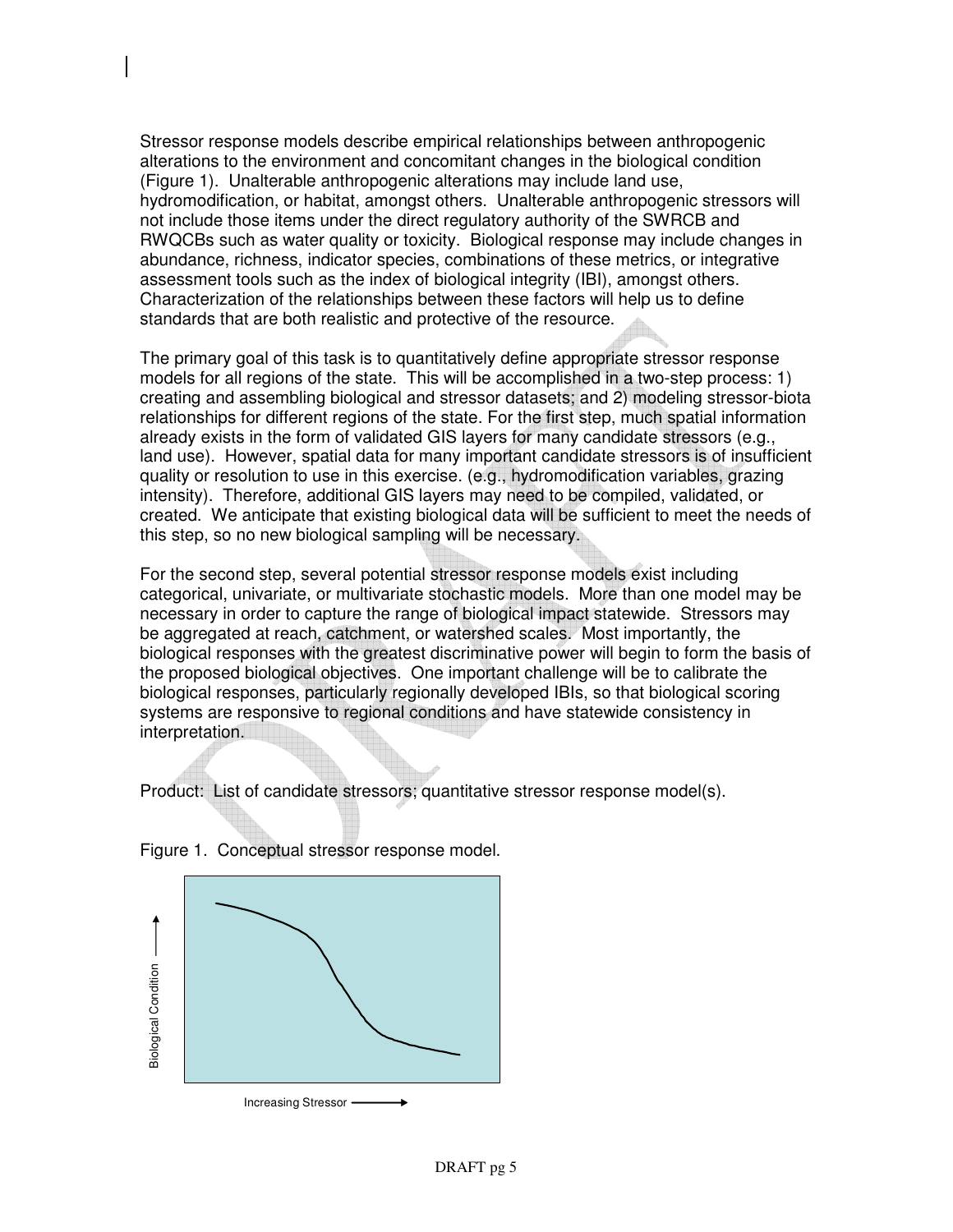### **4.3 Waterbody classification**

The primary goal of this task is to assign biological expectations to each perennial wadeable stream segment in the state. Four steps are required to complete this task. First, a statewide GIS base layer will be defined representing all perennial wadeable stream segments. A GIS layers will also be assembled that summarizes the physical and chemical attributes used to delineate the boundaries of the major zoogeographic regions of the state identified in Task 4.1. Second, GIS layers of key stressors will be assembled as determined in Task 4.2 to be the best variables for predicting responses in biological expectation. Third, GIS spatial analysis tools will be used to assign each stream segment to a specific biological expectation class based on overlays of natural and stressor variables of the stream network. Streams with low amounts of disturbance will be assigned to a reference condition class, while streams subject to higher levels of unalterable anthropogenic stressors from Task 4.2 will be assigned to non-reference classes. Fourth, validation of the assignments will be conducted to ensure segments were correctly classified. This validation will include examination of independent data sets and/or field verification of representative segments. In particular, sites that occur near habitat boundaries will be validated to ensure model accuracy.

Product: Statewide spatial database for physical and chemical factors that drive perennial wadeable stream biological assemblages; spatial database that defines biological expectations for each perennial wadeable stream segment.

#### **4.4 Stressor identification**

The goal of this task is to develop the tools necessary to determine the cause(s) of impairment if biological objectives are not met. This information is crucial for stakeholders to begin remediation or compliance measures. There are four general approaches to identifying potential stressors:

- 1) Correlative approach: correlations among potential stressors and biological responses developed on a site-by-site basis.
- 2) Relative risk: the increased risk of biological impairment associated with relative changes in stressor levels.
- 3) Tolerance values: species-specific limits for stressor levels based on either labbased dose-response studies or field-based empirical data.
- 4) Mechanistic approach: identifying species-specific responses based on exposure such as molecular techniques (i.e., gene microarrays) or chemical doseresponse investigations (i.e., toxicity identification evaluations).

None of these approaches have been rigorously evaluated and/or widely applied in California, The most frequently used approach has been the correlative approach, largely based on study designs that focus on biological assessments upstream and downstream of a discharge. Initial relative risk assessments have begun using the large-scale probability survey designs. Tolerance values have been explored for temperature, conductivity and sediment based on EMAP data (Rehn 2005).

Since any one of these approaches may require a substantial amount of effort with no guarantee of success at statewide spatial scales, initial steps for this task should focus on a pilot study to determine the feasibility of each approach. The US Environmental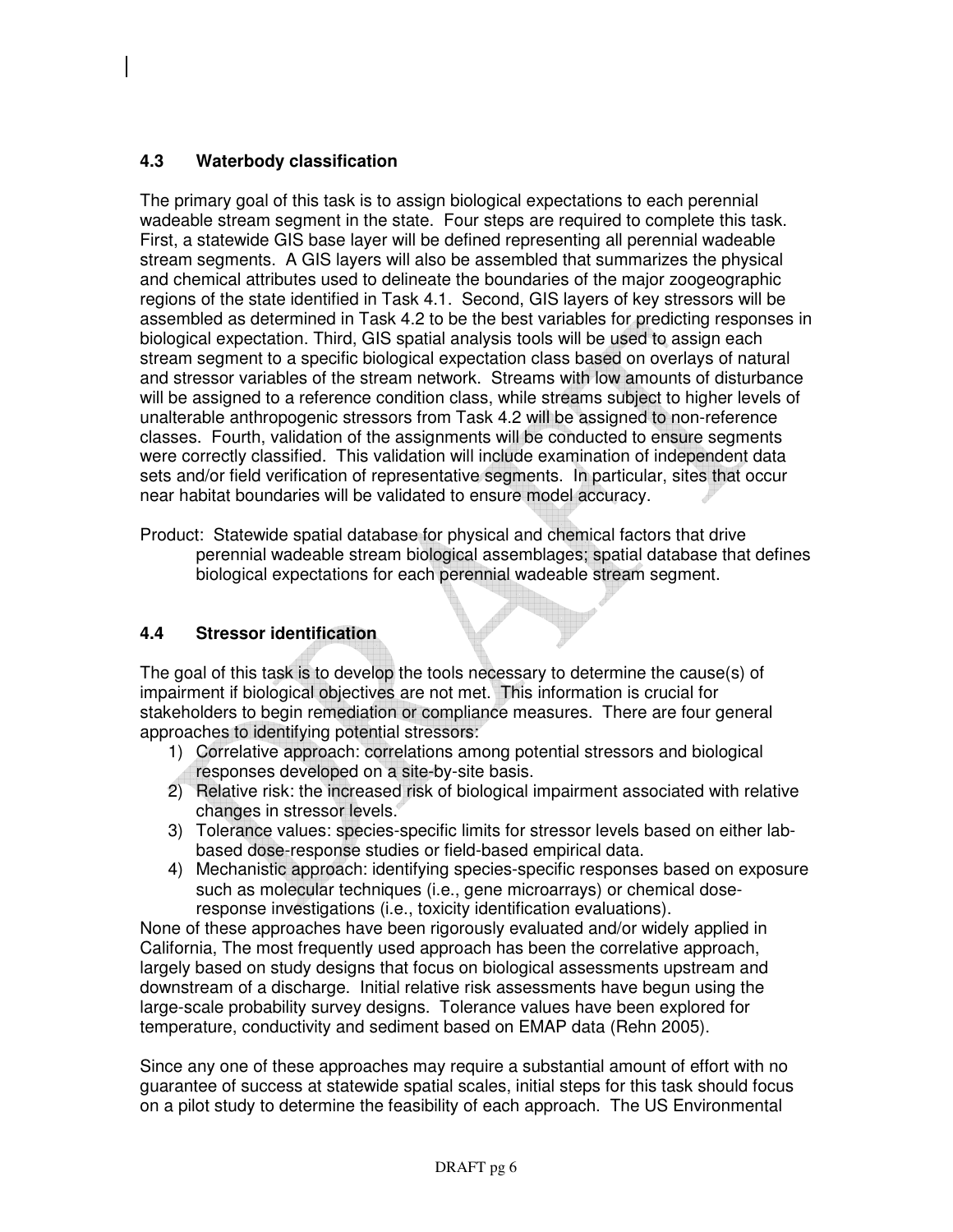Protection Agency (EPA) currently utilizes a Causal Analysis Diagnosis/Decision Information System (CADDIS) for assisting with biological community stressor identification (http://cfpub.epa.gov/caddis/). CADDIS integrates all four approaches to help build weight of evidence for determining potential stressor(s). However, CADDIS has not been strongly pursued in California. This task should use the CADDIS framework for at least three pilot studies that span different habitats and stressor categories. Recommendations for the future of stressor identification tools should be based on the success/failures of these pilot studies.

Product: Three pilot studies in California, summary document emphasizing the most effective stressor identification tool(s), recommendations for future stressor identification tool development.

#### **4.5 Information management**

The goal of this task is to create the infrastructure needed to analyze, share, and submit bioassessment and associated data to regulatory agencies. There is a large volume of data collected at each location for biological assessments including site information, sampling information, physical habitat data, basic field chemistry, as well as taxa-by-taxa identification and abundance data. Supplementary quality assurance data should also accompany the results. This mass of information needs to not only be efficiently stored and effectively extracted, but also analyzed, synthesized and presented into useful information for managers and the public.

The State's Surface Water Ambient Monitoring Program in conjunction with California's Environmental Data Exchange Network (CEDEN) has made significant progress in the area of information management. A database architecture for storing biological data has been completed. A distributed database network has been initiated so that data can be efficiently uploaded and extracted for analysis. This distributed database network consists of regional data nodes in southern California, the San Francisco Bay area, and north-central California. All three nodes have developed systems based on stakeholder input. Remaining steps for the distributed database network include the development of a public-friendly user interface. This is important for making the transition from data to information. This step can be effectively accomplished after the geospatial data foundations (Tasks 4.1 and 4.2) are completed. Training on this information management system must include stakeholders (Task 4.9) as well as documentation.

Product: Database architecture for storing biological objectives data, development of user interface, documentation for the information management system.

#### **4.6 Implementation Plan Development**

The goal of this task is to define how biological objectives can be used in regulatory programs such as 303(d) listing, NPDES compliance, 401 certification, etc. Chemical water quality objectives, as will the biological objectives, typically apply at single site single event scales. However, regulatory programs often rely upon multiple sites and/or multiple samples per site over time. This task will focus on how single site-event information should be translated into policy that influences these regulatory programs.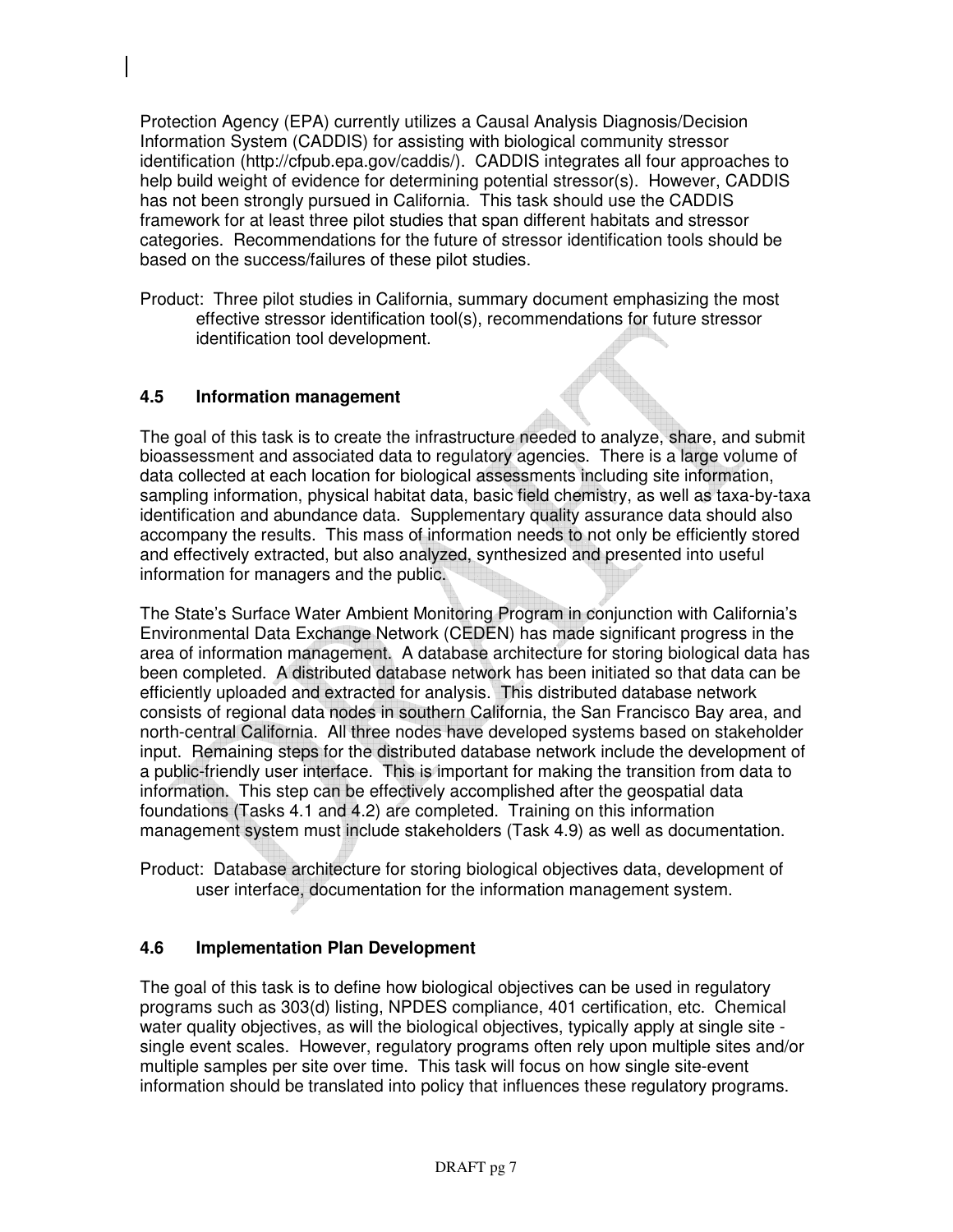The linkage between biological objectives and compliance should be abundantly clear, convincing, and defensible.

The State currently has specific guidance for how multiple site/event data should be compiled to make regulatory assessments. For example, there is an implementation policy for the 303(d) listing/delisting program. However, this guidance is based largely on chemical objectives. This task necessitates working with stakeholders, regulators, and external science advisors to define the implementation guidance for biologicallybased objectives. Topics such as how many sites are needed per waterbody, how many sample events over what period of time, the precision or error inherent in the stressor response model, and how large the magnitude of impairment, should all be factors used to decide if a site is defined as biologically impaired.

Product: Implementation Plan to accompany the draft bio-objectives policy that includes draft language for 303(d) listing, NPDES permit comliance, and 401 certification.

#### **4.7 Rulemaking**

The goal of this task is to follow the legislatively defined public process of developing, adopting, and implementing objectives. We contemplate documents such as a detailed Staff Report and proposed amendments to the State Water Board's Inland Surface Waters Plan. This task will also include public dissemination, review, and response process such as public workshops, response to comments, informational meeting presentations, State Water Board briefings, and a California Environmental Quality Assessment (CEQA) document, or equivalent, including a discussion of the factors that must be considered when establishing water quality objectives, which include economic considerations.

Product: Full and complete administrative record for state and federal approval.

#### **4.8 Outreach**

The goal of this task is to actively reach out to technical, regulatory, regulated, and nongovernmental stakeholders to ensure that their ideas, suggestions, and concerns are fully considered. This task covers three important areas. First, stakeholders need to know about the development of any new objective. Transparency is imperative for a successful process because even the perception of secrecy dooms the process based on mistrust. Second, biological objectives will never be perfectly acceptable to all parties, but it is important that the Water Boards give all parties a reasonable and fair opportunity to voice their opinions about the respective merits/demerits of the recommended approach(es). Third, the technical aspects of the objectives should receive a thorough and rigorous peer review to ensure scientific integrity.

This task will require the creation of three different committees. These include:

- 1) Scientific Advisory Group: reviews all technical aspects of the objectives development. Members should not be vested in the state process, so out-ofstate experts selected by the stakeholders are recommended.
- 2) Stakeholder Advisory Group: the primary committee that responds to early ideas and concepts, provides recommendations on policy development, and serves as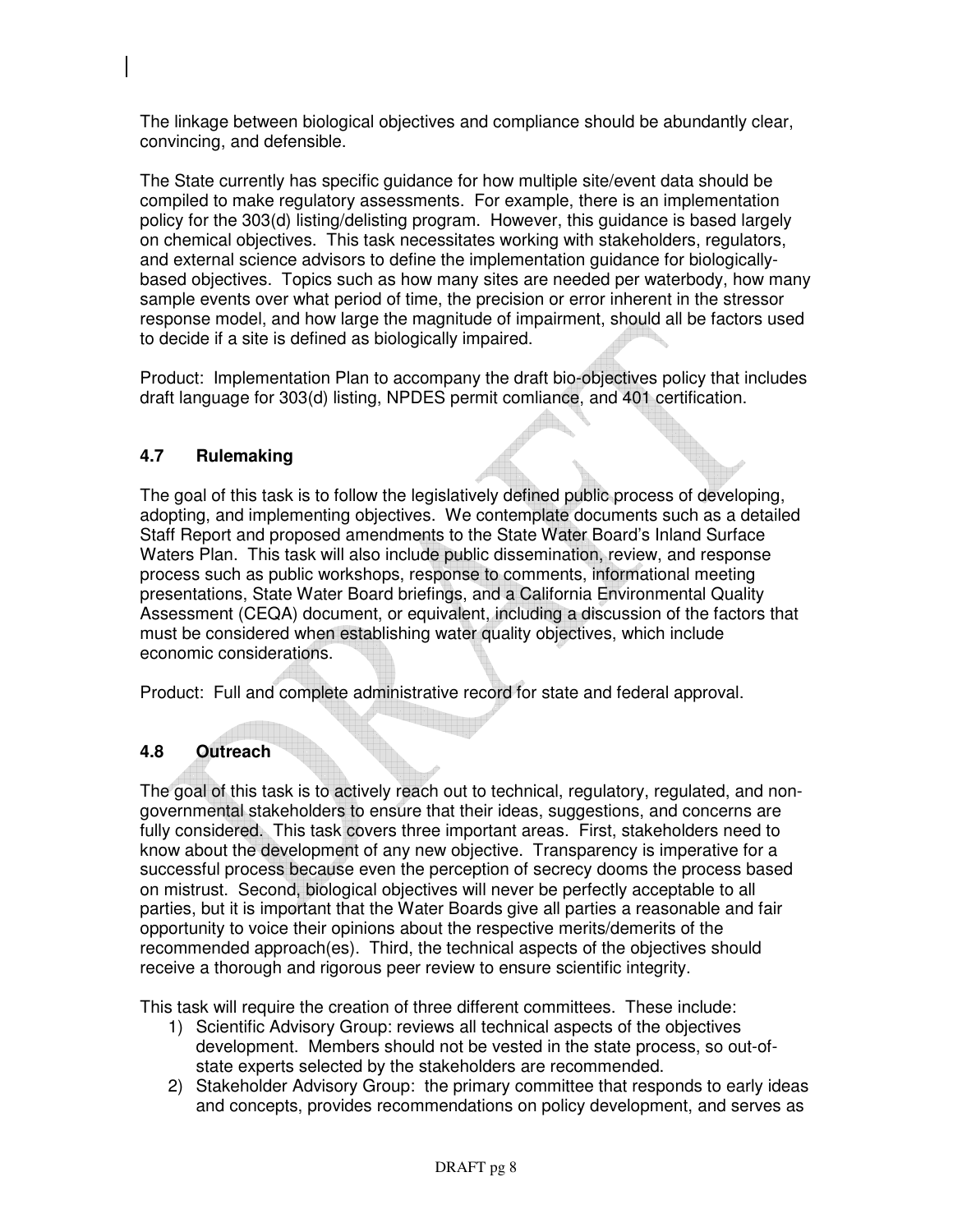one of the vehicles for public outreach. Members should represent different sectors of the community such as regulated dischargers (i.e., wastewater, storm water, industrial, etc.), non-governmental organizations or environmental advocacy groups, other vested parties as needed and interested.

3) Regulatory Advisory Group: the primary committee that responds to regulatory specific issues such as Implementation Plan development including compliance/enforcement. Members may include staff from each of the nine Regional Water Boards, staff from each of the major programs at the State Water Board, other state resource agencies such as Fish and Game, and federal agencies such as the USEPA and/or Fish and Wildlife Service.

This three-committee system, if started early in the process, will provide tremendous value in terms of communication and policy-building, creating fair and equitable objectives, and minimizing potential road blocks at the end of the objective development process.

Product: Creation and facilitation of three Advisory Groups; Scientific, Stakeholder, and Regulatory.

#### **4.9 Training and Standardization**

Once biological objectives are promulgated by the state, there must be clear and concise guidance to stakeholders on how to collect data with prescribed levels of quality assurance, how to interpret data, how the data will be used in regulation, and what to do if one fails to meet the objectives.

To ensure biological objectives are applied appropriately, standardization of bioassessment monitoring must be achieved. This Task will require development of Methods Manuals, Standard Operating Procedures, and Quality Assurance Plans as needed to ensure that this standardization occurs. To the State's benefit, significant progress in the area of methods standardization has already been achieved. Methods Manuals for field sampling currently exists for benthic macroinvertebrates and physical habitat measurements (http://swamp.mpsl.mlml.calstate.edu/resources-and-downloads). A statewide Manual for Standardized Taxonomic Effort also exists (http://safit.org/ste.html). Standard Operating Procedures for a variety of techniques has been prepared. A Quality Assurance Plan is currently in preparation.

This task will also require a series of training workshops. The training curriculum should be targeted for implementation and could include regulated, regulatory, and nongovernmental sectors. While there is no curriculum developed as of yet, the State Water Board has a Training Academy that could serve as the platform for implementing the training.

Products: Methods Manuals/SOPs, training curriculum, training events in various regions of the state.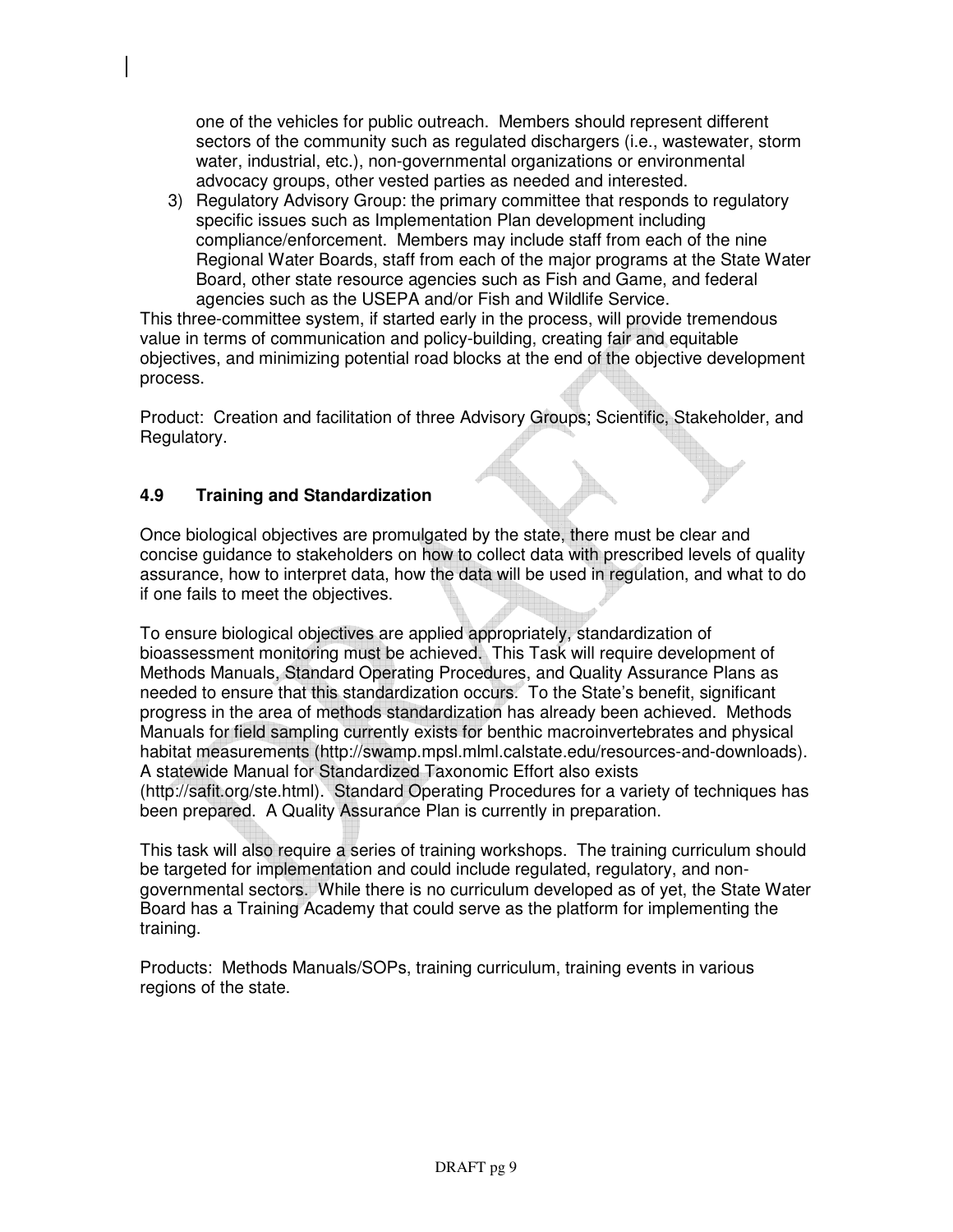### **5.0 SCHEDULE**

- Mar 2010 Workplan Complete Stakeholder Committee Formation
- Jun 2010 Regulatory and Scientific Steering Committee Formation Technical Work Element Review and Approval
- Mar 2011 Reference Condition assessment Method Standardization Information Management
- Sep 2011 Stressor response models
- Mar 2012 Waterbody classification Stressor identification pilot studies
- Jun 2012 Scientific Advisory Groupreview of written Technical Reports
- Sep 2012 Final draft technical documents to Stakeholder Advisory Group
- Dec 2012 Final Technical Documents to the SWRCB